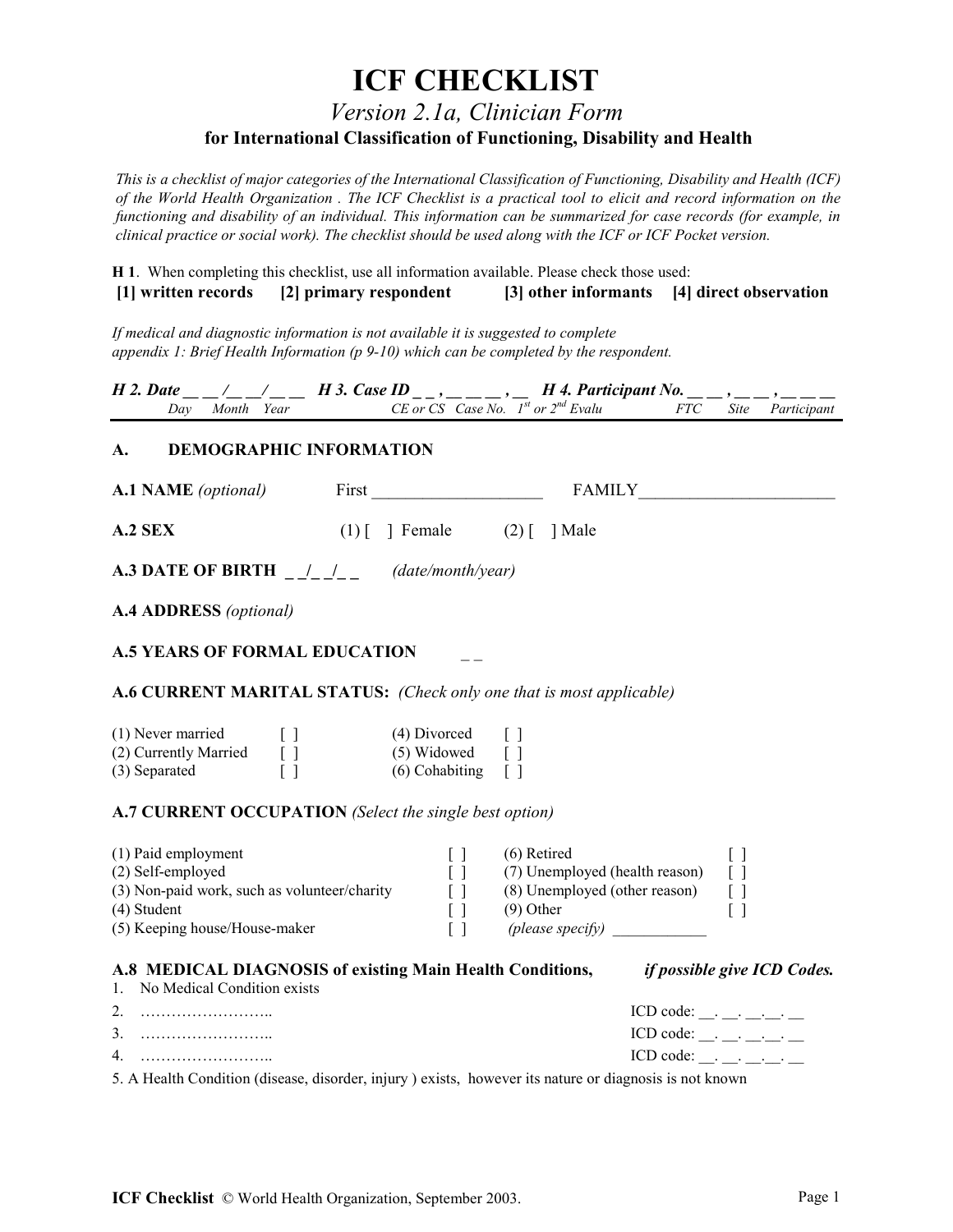## **PART 1a: IMPAIRMENTS of BODY FUNCTIONS**

- Body functions are the physiological functions of body systems (including psychological functions).
- Impairments are problems in body function as a significant deviation or loss*.*

### *First Qualifier: Extent of impairments*

*0 No impairment* means the person has no problem

*1 Mild impairment* means a problem that is present less than 25% of the time, with an intensity a person can tolerate and which happens rarely over the last 30 days.

*2 Moderate impairment* means that a problem that is present less than 50% of the time, with an intensity, which is interfering in the persons day to day life and which happens occasionally over the last 30 days.

*3 Severe impairment* means that a problem that is present more than 50% of the time, with an intensity, which is partially disrupting the persons day to day life and which happens frequently over the last 30 days.

*4 Complete impairment* means that a problem that is present more than 95% of the time, with an intensity, which is totally disrupting the persons day to day life and which happens every day over the last 30 days.

*8 Not specified* means there is insufficient information to specify the severity of the impairment.

*9 Not applicable* means it is inappropriate to apply a particular code (e.g. b650 Menstruation functions for woman in pre-menarche or post-menopause age).

| <b>Short List of Body Functions</b>                                                                         | Qualifier |
|-------------------------------------------------------------------------------------------------------------|-----------|
| <b>b1. MENTAL FUNCTIONS</b>                                                                                 |           |
| <b>b110</b> Consciousness                                                                                   |           |
| <b>b114</b> Orientation<br>(time, place, person)                                                            |           |
| (incl. Retardation, dementia)<br><b>b117</b> Intellectual                                                   |           |
| <b>b130</b> Energy and drive functions                                                                      |           |
| <b>b134</b> Sleep                                                                                           |           |
| <b>b140</b> Attention                                                                                       |           |
| <b>b144 Memory</b>                                                                                          |           |
| <b>b152</b> Emotional functions                                                                             |           |
| <b>b156</b> Perceptual functions                                                                            |           |
| <b>b164</b> Higher level cognitive functions                                                                |           |
| <b>b167</b> Language                                                                                        |           |
| <b>b2. SENSORY FUNCTIONS AND PAIN</b>                                                                       |           |
| <b>b210</b> Seeing                                                                                          |           |
| <b>b230 Hearing</b>                                                                                         |           |
| <b>b235</b> Vestibular (incl. Balance functions)                                                            |           |
| b <sub>280</sub> Pain                                                                                       |           |
| <b>b3. VOICE AND SPEECH FUNCTIONS</b>                                                                       |           |
| <b>b310</b> Voice                                                                                           |           |
| <b>b4. FUNCTIONS OF THE CARDIOVASCULAR, HAEMATOLOGICAL,</b><br><b>IMMUNOLOGICAL AND RESPIRATORY SYSTEMS</b> |           |
| <b>b410</b> Heart                                                                                           |           |
| <b>b420</b> Blood pressure                                                                                  |           |
| <b>b430</b> Haematological (blood)                                                                          |           |
| <b>b435</b> Immunological (allergies, hypersensitivity)                                                     |           |
| <b>b440</b> Respiration (breathing)                                                                         |           |
| <b>b5. FUNCTIONS OF THE DIGESTIVE, METABOLIC AND ENDOCRINE SYSTEMS</b>                                      |           |
| <b>b515</b> Digestive                                                                                       |           |
| <b>b525</b> Defecation                                                                                      |           |
| <b>b530</b> Weight maintenance                                                                              |           |
| <b>b555</b> Endocrine glands (hormonal changes)                                                             |           |
| <b>b6. GENITOURINARY AND REPRODUCTIVE FUNCTIONS</b>                                                         |           |
| <b>b620</b> Urination functions                                                                             |           |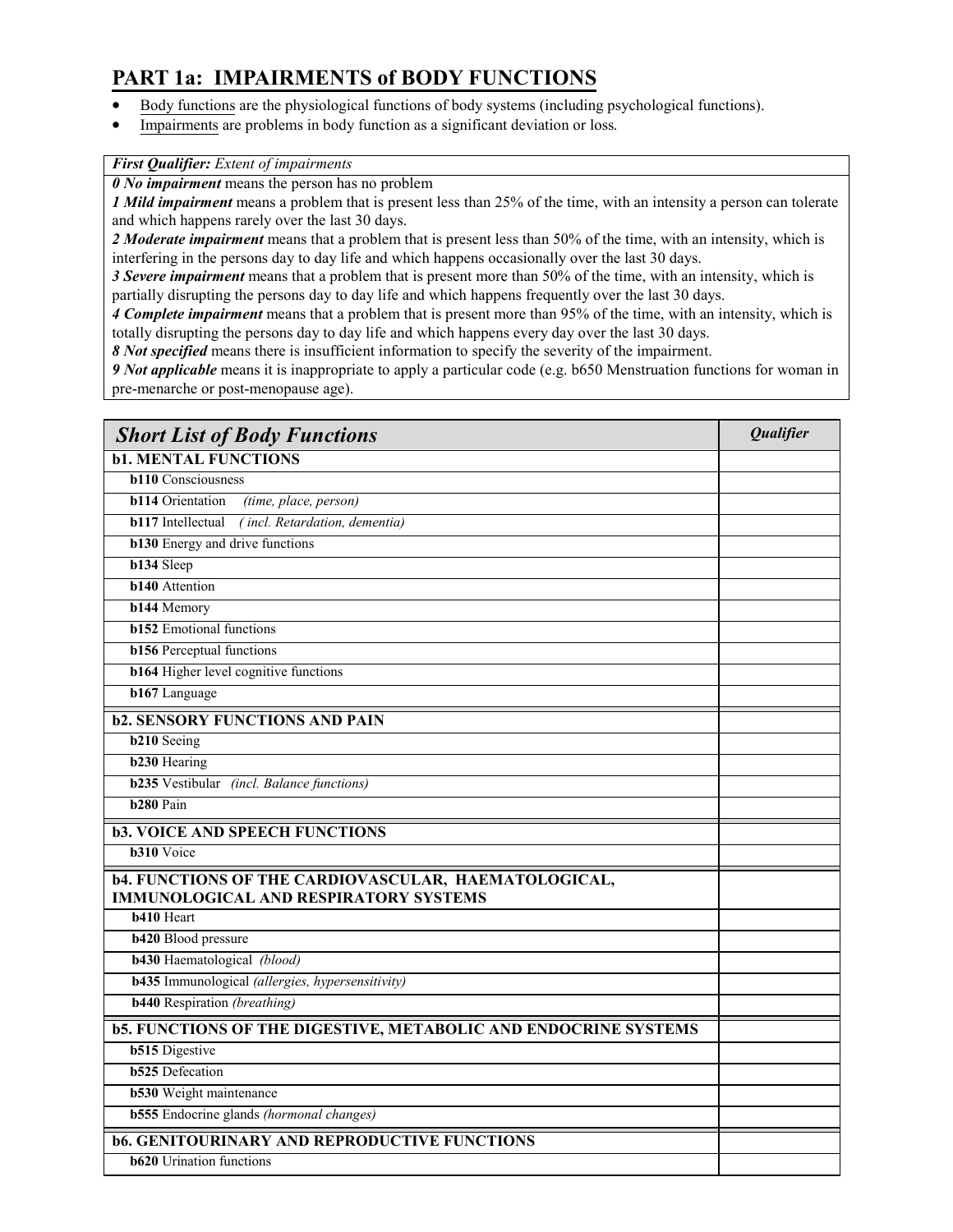| <b>b640</b> Sexual functions                                   |  |
|----------------------------------------------------------------|--|
| <b>b7. NEUROMUSCULOSKELETAL AND MOVEMENT RELATED FUNCTIONS</b> |  |
| <b>b710</b> Mobility of joint                                  |  |
| $\overline{b730}$ Muscle power                                 |  |
| <b>b735</b> Muscle tone                                        |  |
| <b>b765</b> Involuntary movements                              |  |
| <b>b8. FUNCTIONS OF THE SKIN AND RELATED STRUCTURES</b>        |  |
| <b>ANY OTHER BODY FUNCTIONS</b>                                |  |
|                                                                |  |
|                                                                |  |

## **Part 1 b: IMPAIRMENTS of BODY STRUCTURES**

- Body structures are anatomical parts of the body such as organs, limbs and their components.
- Impairments are problems in structure as a significant deviation or loss*.*

| <b>Extent of impairment</b><br><b>First Qualifier:</b>               | Second Qualifier: Nature of the change        |  |  |
|----------------------------------------------------------------------|-----------------------------------------------|--|--|
| <b><i>O No impairment</i></b> means the person has no problem        | <b>0</b> No change in structure               |  |  |
| 1 Mild impairment means a problem that is present less than 25%      | 1 Total absence                               |  |  |
| of the time, with an intensity a person can tolerate and which       | 2 Partial absence                             |  |  |
| happens rarely over the last 30 days.                                | 3 Additional part                             |  |  |
| 2 Moderate impairment means that a problem that is present less      | 4 Aberrant dimensions                         |  |  |
| than 50% of the time, with an intensity, which is interfering in the | 5 Discontinuity                               |  |  |
| persons day to day life and which happens occasionally over the      | <b>6</b> Deviating position                   |  |  |
| last 30 days.                                                        | 7 Qualitative changes in structure, including |  |  |
| 3 Severe <i>impairment</i> means that a problem that is present more | accumulation of fluid                         |  |  |
| than 50% of the time, with an intensity, which is partially          | 8 Not specified                               |  |  |
| disrupting the persons day to day life and which happens frequently  | 9 Not applicable                              |  |  |
| over the last 30 days.                                               |                                               |  |  |
| 4 Complete impairment means that a problem that is present more      |                                               |  |  |
| than 95% of the time, with an intensity, which is totally disrupting |                                               |  |  |
| the persons day to day life and which happens every day over the     |                                               |  |  |
| last 30 days.                                                        |                                               |  |  |
| 8 Not specified means there is insufficient information to specify   |                                               |  |  |
| the severity of the impairment.                                      |                                               |  |  |
| 9 Not applicable means it is inappropriate to apply a particular     |                                               |  |  |
| code (e.g. b650 Menstruation functions for woman in pre-menarche     |                                               |  |  |
| or post-menopause age).                                              |                                               |  |  |

|                                              | <b>First Qualifier:</b>     | <b>Second Qualifier:</b> |
|----------------------------------------------|-----------------------------|--------------------------|
| <b>Short List of Body Structures</b>         | <b>Extent of impairment</b> | Nature of the change     |
| s1. STRUCTURE OF THE NERVOUS SYSTEM          |                             |                          |
| s110 Brain                                   |                             |                          |
| s120 Spinal cord and peripheral nerves       |                             |                          |
|                                              |                             |                          |
| s2. THE EYE, EAR AND RELATED STRUCTURES      |                             |                          |
| s3. STRUCTURES INVOLVED IN VOICE AND SPEECH  |                             |                          |
| s4. STRUCTURE OF THE CARDIOVASCULAR,         |                             |                          |
|                                              |                             |                          |
| <b>IMMUNOLOGICAL AND RESPIRATORY SYSTEMS</b> |                             |                          |
| s410 Cardiovascular system                   |                             |                          |
| s430 Respiratory system                      |                             |                          |
|                                              |                             |                          |
| s5. STRUCTURES RELATED TO THE DIGESTIVE,     |                             |                          |
| <b>METABOLISM AND ENDOCRINE SYSTEMS</b>      |                             |                          |
|                                              |                             |                          |

**ICF Checklist** © World Health Organization, September 2003. Page 3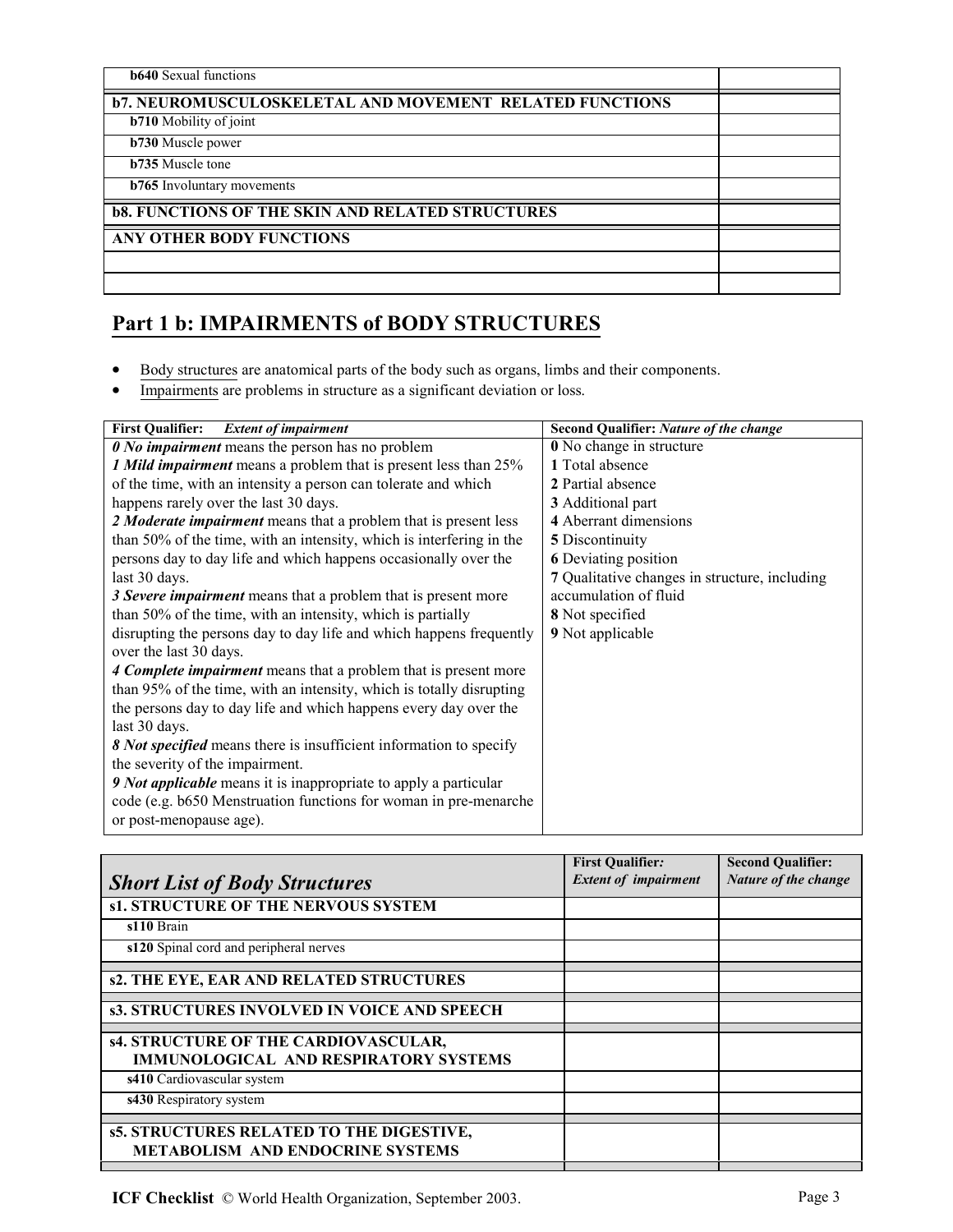| <b>s6. STRUCTURE RELATED TO GENITOURINARY AND</b> |  |
|---------------------------------------------------|--|
| <b>REPRODUCTIVE SYSTEM</b>                        |  |
| s610 Urinary system                               |  |
| s630 Reproductive system                          |  |
| <b>s7. STRUCTURE RELATED TO MOVEMENT</b>          |  |
| s710 Head and neck region                         |  |
| s720 Shoulder region                              |  |
| s730 Upper extremity (arm, hand)                  |  |
| s740 Pelvis                                       |  |
| s750 Lower extremity (leg, foot)                  |  |
| s760 Trunk                                        |  |
| <b>s8. SKIN AND RELATED STRUCTURES</b>            |  |
| <b>ANY OTHER BODY STRUCTURES</b>                  |  |
|                                                   |  |
|                                                   |  |

## **PART 2: ACTIVITY LIMITATIONS & PARTICIPATION RESTRICTION**

• *Activity is the execution of a task or action by an individual.. Participation is involvement in a life situation.*

• *Activity limitations are difficulties an individual may have in executing activities. Participation restrictions are problems an individual may have in involvement in life situations.*

*The Performance qualifier indicates the extent of Participation restriction by describing the persons actual performance of a task or action in his or her current environment. Because the current environment brings in the societal context, performance can also be understood as "involvement in a life situation" or "the lived experience" of people in the actual context in which they live. This context includes the environmental factors – all aspects of the physical, social and attitudinal world that can be coded using the Environmental. The Performance qualifier measures the difficulty the respondent experiences in doing things, assuming that they want to do them.*

*The Capacity qualifier indicates the extent of Activity limitation by describing the person ability to execute a task or an action. The Capacity qualifier focuses on limitations that are inherent or intrinsic features of the person themselves. These limitations should be direct manifestations of the respondent's health state, without the assistance. By assistance we mean the help of another person, or assistance provided by an adapted or specially designed tool or vehicle, or any form of environmental modification to a room, home, workplace etc.. The level of capacity should be judged relative to that normally expected of the person, or the person's capacity before they acquired their health condition.*

**Note:** Use Appendix 2 if needed to elicit information on the Activities and Participation of the individual

| <b>First Qualifier: Performance</b>        | Second Qualifier: Capacity (without assistance) |
|--------------------------------------------|-------------------------------------------------|
| <b>Extent of Participation Restriction</b> | <i>Extent of Activity limitation</i>            |

*0 No difficulty* means the person has no problem

*1 Mild difficulty* means a problem that is present less than 25% of the time, with an intensity a person can tolerate and which happens rarely over the last 30 days.

*2 Moderate difficulty* means that a problem that is present less than 50% of the time, with an intensity, which is interfering in the persons day to day life and which happens occasionally over the last 30 days.

*3 Severe difficulty* means that a problem that is present more than 50% of the time, with an intensity, which is partially disrupting the persons day to day life and which happens frequently over the last 30 days.

*4 Complete difficulty* means that a problem that is present more than 95% of the time, with an intensity, which is totally disrupting the persons day to day life and which happens every day over the last 30 days.

*8 Not specified* means there is insufficient information to specify the severity of the difficulty.

*9 Not applicable* means it is inappropriate to apply a particular code (e.g. b650 Menstruation functions for woman in pre-menarche or post-menopause age).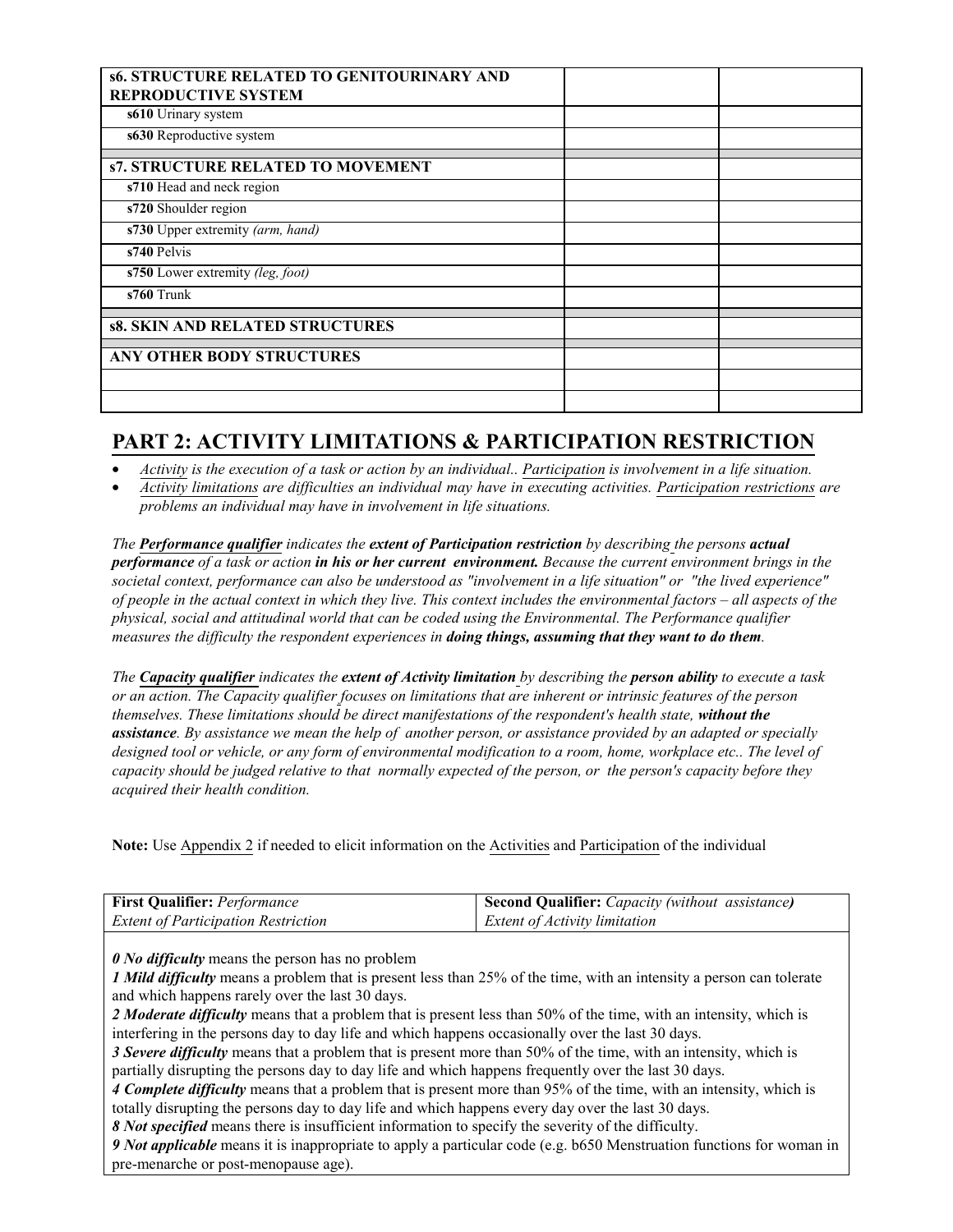| <b>Short List of A&amp;P domains</b>                                         | Performance<br><b>Qualifier</b> | <b>Capacity Qualifier</b> |
|------------------------------------------------------------------------------|---------------------------------|---------------------------|
| d1. LEARNING AND APPLYING KNOWLEDGE                                          |                                 |                           |
| d110 Watching                                                                |                                 |                           |
| d115 Listening                                                               |                                 |                           |
| d140 Learning to read                                                        |                                 |                           |
| d145 Learning to write                                                       |                                 |                           |
| d150 Learning to calculate (arithmetic)                                      |                                 |                           |
| d175 Solving problems                                                        |                                 |                           |
|                                                                              |                                 |                           |
| d2. GENERAL TASKS AND DEMANDS                                                |                                 |                           |
| d210 Undertaking a single task                                               |                                 |                           |
| d220 Undertaking multiple tasks                                              |                                 |                           |
|                                                                              |                                 |                           |
| d3. COMMUNICATION                                                            |                                 |                           |
| d310 Communicating with -- receiving -- spoken messages                      |                                 |                           |
| d315 Communicating with -- receiving -- non-verbal messages                  |                                 |                           |
| d330 Speaking                                                                |                                 |                           |
| d335 Producing non-verbal messages                                           |                                 |                           |
| d350 Conversation                                                            |                                 |                           |
|                                                                              |                                 |                           |
| d4. MOBILITY                                                                 |                                 |                           |
| d430 Lifting and carrying objects                                            |                                 |                           |
| d440 Fine hand use (picking up, grasping)                                    |                                 |                           |
| d450 Walking                                                                 |                                 |                           |
| d465 Moving around using equipment (wheelchair, skates, etc.)                |                                 |                           |
| d470 Using transportation (car, bus, train, plane, etc.)                     |                                 |                           |
| d475 Driving (riding bicycle and motorbike, driving car, etc.)               |                                 |                           |
| <b>d5. SELF CARE</b>                                                         |                                 |                           |
| d510 Washing oneself<br>(bathing, drying, washing hands, etc)                |                                 |                           |
| d520 Caring for body parts (brushing teeth, shaving, grooming, etc.)         |                                 |                           |
| d530 Toileting                                                               |                                 |                           |
| d540 Dressing                                                                |                                 |                           |
| d550 Eating                                                                  |                                 |                           |
| d560 Drinking                                                                |                                 |                           |
| d570 Looking after one's health                                              |                                 |                           |
|                                                                              |                                 |                           |
| d6. DOMESTIC LIFE                                                            |                                 |                           |
| d620 Acquisition of goods and services (shopping, etc.)                      |                                 |                           |
| d630 Preparation of meals (cooking etc.)                                     |                                 |                           |
| d640 Doing housework (cleaning house, washing dishes laundry, ironing, etc.) |                                 |                           |
| d660 Assisting others                                                        |                                 |                           |
| d7. INTERPERSONAL INTERACTIONS AND RELATIONSHIPS                             |                                 |                           |
| d710 Basic interpersonal interactions                                        |                                 |                           |
| d720 Complex interpersonal interactions                                      |                                 |                           |
| d730 Relating with strangers                                                 |                                 |                           |
| d740 Formal relationships                                                    |                                 |                           |
| d750 Informal social relationships                                           |                                 |                           |
| d760 Family relationships                                                    |                                 |                           |
| d770 Intimate relationships                                                  |                                 |                           |
| d8. MAJOR LIFE AREAS                                                         |                                 |                           |
|                                                                              |                                 |                           |

**ICF Checklist** © World Health Organization, September 2003. Page 5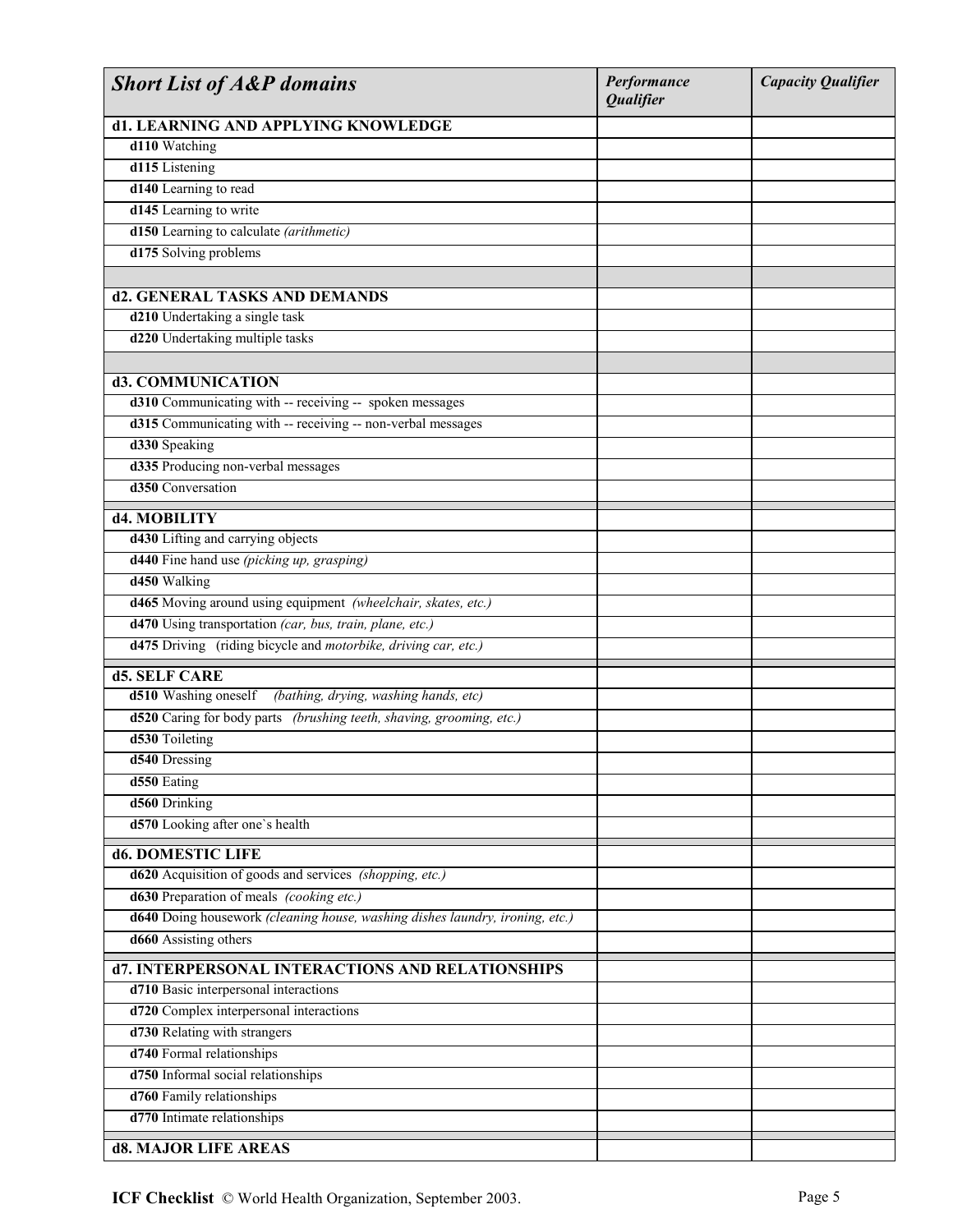| d810 Informal education              |  |
|--------------------------------------|--|
| d820 School education                |  |
| d830 Higher education                |  |
| d850 Remunerative employment         |  |
| d860 Basic economic transactions     |  |
| d870 Economic self-sufficiency       |  |
| d9. COMMUNITY, SOCIAL AND CIVIC LIFE |  |
|                                      |  |
| d910 Community Life                  |  |
| <b>d920</b> Recreation and leisure   |  |
| d930 Religion and spirituality       |  |
| d940 Human rights                    |  |
| d950 Political life and citizenship  |  |
|                                      |  |
| ANY OTHER ACTIVITY AND PARTICIPATION |  |
|                                      |  |
|                                      |  |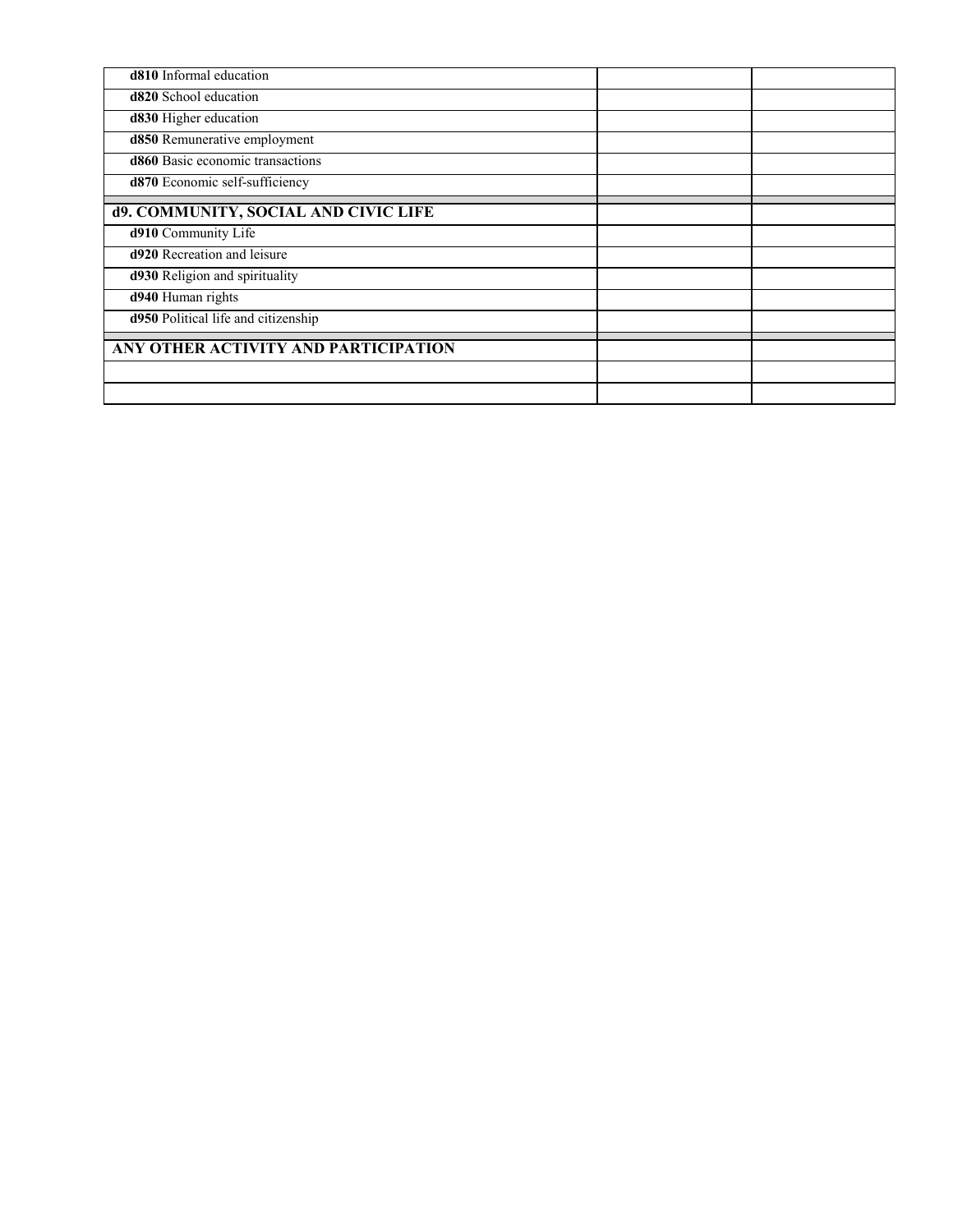## **PART 3: ENVIRONMENTAL FACTORS**

• *Environmental factors make up the physical, social and attitudinal environment in which people live and conduct their lives.*

 $Barriers$  or facilitator

- *Qualifier in environment*:<br> **1** Mild barriers **0** No facilitator<br> **1** Mild barriers **1** Mild **1** Mild facilitator **2** Moderate barriers  $+2$  Moderate facilitator **3** Severe barriers  $+3$  Substantial facilitator<br>**4** Complete barriers  $+4$  Complete facilitator
	-
	-
	- **+4 Complete facilitator**

|                                                                                             | Qualifier              |
|---------------------------------------------------------------------------------------------|------------------------|
| <b>Short List of Environment</b>                                                            | barrier or facilitator |
| e1. PRODUCTS AND TECHNOLOGY                                                                 |                        |
| e110 For personal consumption (food, medicines)                                             |                        |
| e115 For personal use in daily living                                                       |                        |
| e120 For personal indoor and outdoor mobility and transportation                            |                        |
| e125 Products for communication                                                             |                        |
| e150 Design, construction and building products and technology of buildings for public use  |                        |
| e155 Design, construction and building products and technology of buildings for private use |                        |
| e2. NATURAL ENVIRONMENT AND HUMAN MADE CHANGES TO                                           |                        |
| <b>ENVIRONMENT</b>                                                                          |                        |
| e225 Climate                                                                                |                        |
| e240 Light                                                                                  |                        |
| e250 Sound                                                                                  |                        |
| e3. SUPPORT AND RELATIONSHIPS                                                               |                        |
| e310 Immediate family                                                                       |                        |
| e320 Friends                                                                                |                        |
| e325 Acquaintances, peers, colleagues, neighbours and community members                     |                        |
| e330 People in position of authority                                                        |                        |
| e340 Personal care providers and personal assistants                                        |                        |
| e355 Health professionals                                                                   |                        |
| e360 Health related professionals                                                           |                        |
| e4. ATTITUDES                                                                               |                        |
| e410 Individual attitudes of immediate family members                                       |                        |
| e420 Individual attitudes of friends                                                        |                        |
| e440 Individual attitudes of personal care providers and personal assistants                |                        |
| e450 Individual attitudes of health professionals                                           |                        |
| e455 Individual attitudes of health related professionals                                   |                        |
| e460 Societal attitudes                                                                     |                        |
| e465 Social norms, practices and ideologies                                                 |                        |
| <b>E5. SERVICES, SYSTEMS AND POLICIES</b>                                                   |                        |
| e525 Housing services, systems and policies                                                 |                        |
| e535 Communication services, systems and policies                                           |                        |
| e540 Transportation services, systems and policies                                          |                        |
| e550 Legal services, systems and policies                                                   |                        |
| e570 Social security, services, systems and policies                                        |                        |
| e575 General social support services, systems and policies                                  |                        |
| e580 Health services, systems and policies                                                  |                        |
| e585 Education and training services, systems and policies                                  |                        |
| e590 Labour and employment services, systems and policies                                   |                        |
|                                                                                             |                        |
| ANY OTHER ENVIRONMENTAL FACTORS                                                             |                        |
|                                                                                             |                        |
|                                                                                             |                        |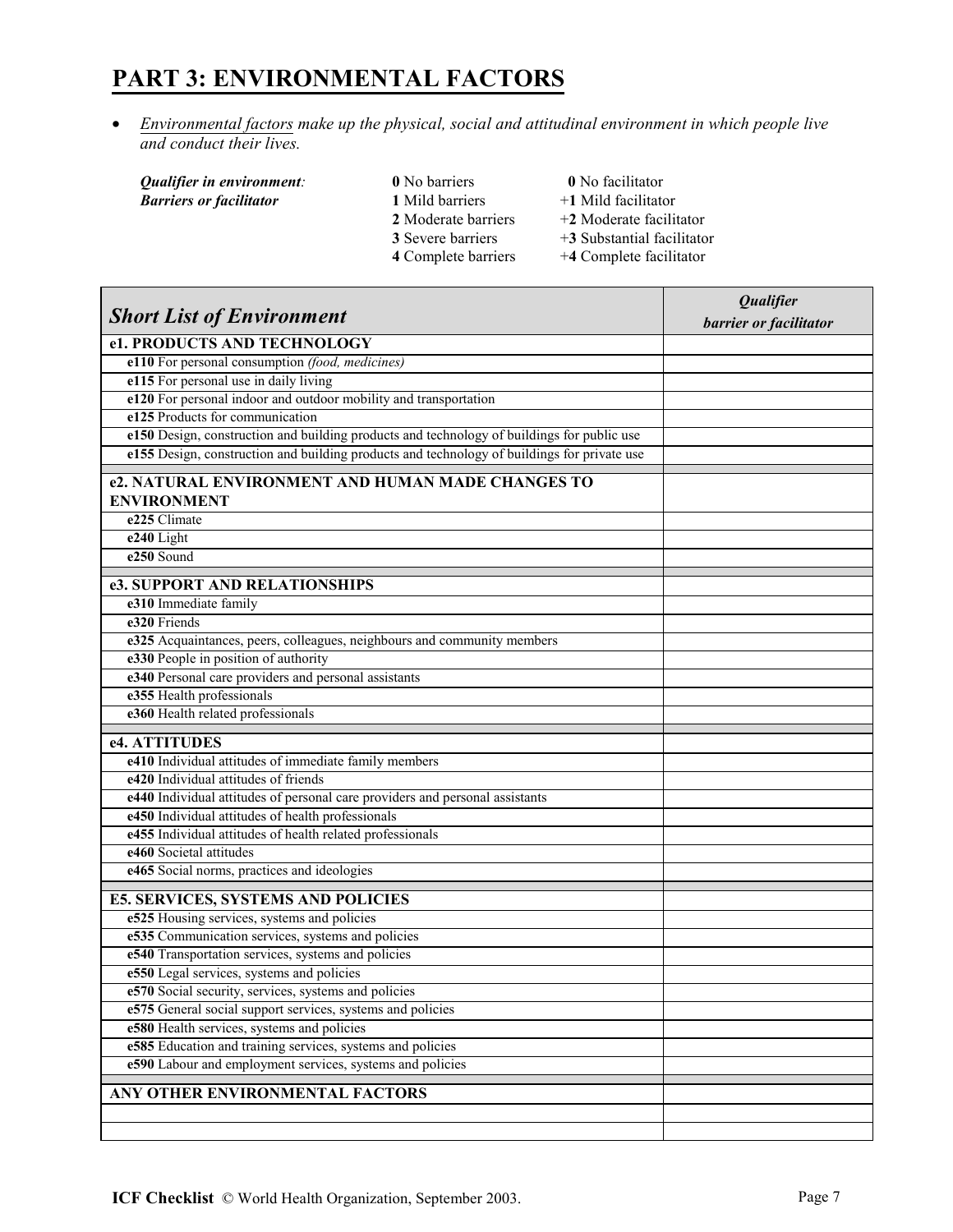## **Part 4: OTHER CONTEXTUAL INFORMATION**

**4. 1** *Give a thumbnail sketch of the individual and any other relevant information.* 

**4.2** *Include any Personal Factors as they impact on functioning (e.g. lifestyle, habits, social background, education, life events, race/ethnicity, sexual orientation and assets of the individual).*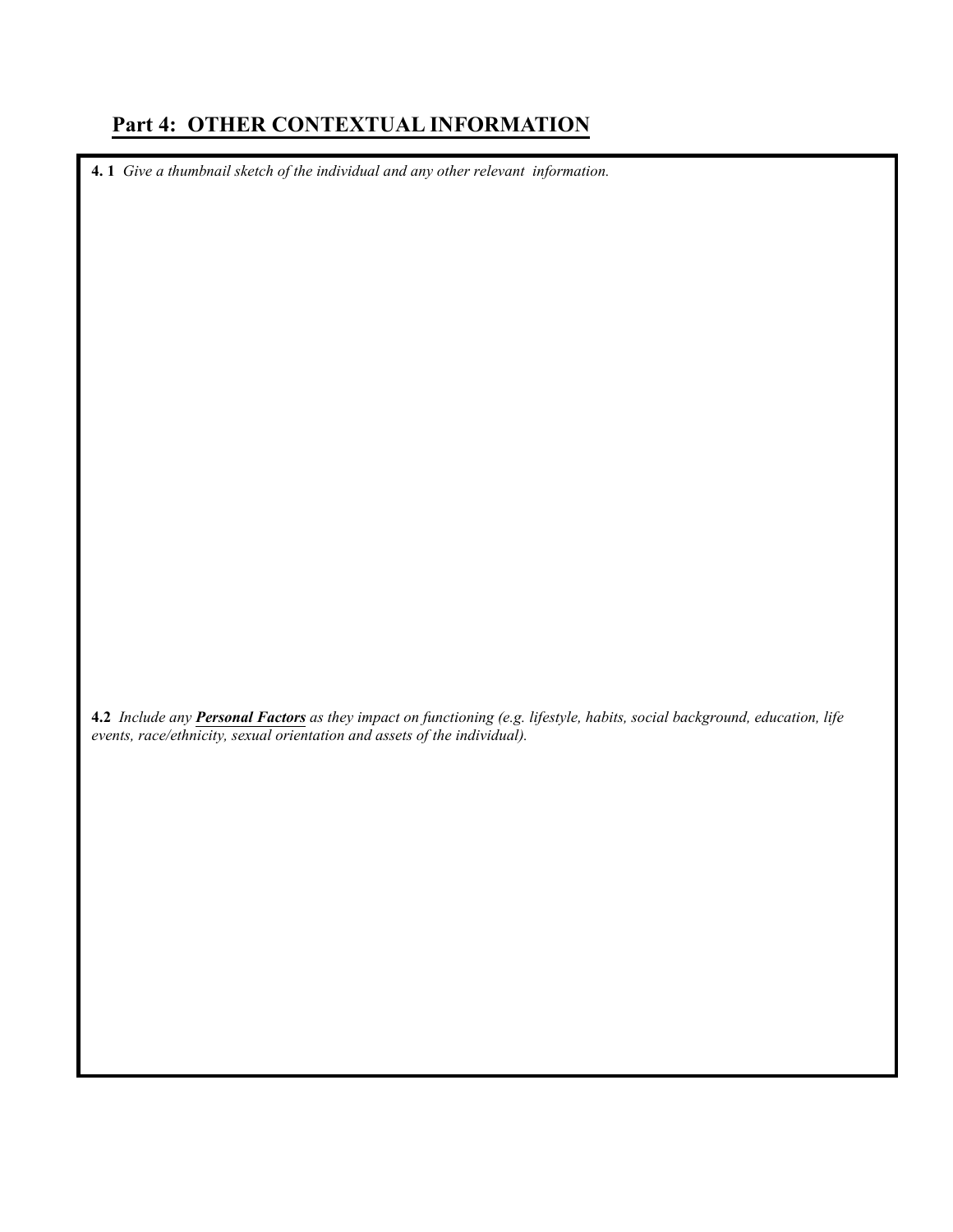# **BRIEF HEALTH INFORMATION**

|                                                                 |                | [ ] Self Report [ ] Clinician Administered                                                      |                                                    |                         |  |
|-----------------------------------------------------------------|----------------|-------------------------------------------------------------------------------------------------|----------------------------------------------------|-------------------------|--|
| <b>X.1</b> Height : $\angle$ $\angle$ $\angle$ cm (or inches)   |                |                                                                                                 |                                                    |                         |  |
| <b>X.2</b> Weight: $\angle$ $\angle$ $\angle$ kg (or pounds)    |                |                                                                                                 |                                                    |                         |  |
| <b>X.3</b> Dominant Hand (prior to health condition): Left []   |                |                                                                                                 | Right [                                            | Both hands equally [ ]  |  |
| X.4 How do you rate your physical health in the past month?     |                |                                                                                                 |                                                    |                         |  |
| Very good [] Good [] Moderate []                                |                |                                                                                                 | Bad [ ]                                            | Very bad [ ]            |  |
|                                                                 |                | X.5 How do you rate your mental and emotional health in the past month?                         |                                                    |                         |  |
| Very good [] Good []                                            |                | Moderate [ ]                                                                                    |                                                    | Bad [] Very bad []      |  |
| <b>X.6</b> Do you currently have any disease(s) or disorder(s)? |                |                                                                                                 |                                                    |                         |  |
| $\mid$ NO<br>$\mathbf{r}$                                       |                | 1 YES                                                                                           |                                                    |                         |  |
|                                                                 |                |                                                                                                 |                                                    | If YES, please specify: |  |
|                                                                 |                |                                                                                                 |                                                    |                         |  |
|                                                                 |                | X.7 Did you ever have any significant injuries that had an impact on your level of functioning? |                                                    |                         |  |
| $\mathbb{L}$                                                    | $\mid$ NO      | 1 YES                                                                                           |                                                    |                         |  |
|                                                                 |                |                                                                                                 |                                                    |                         |  |
|                                                                 |                |                                                                                                 |                                                    |                         |  |
| X.8 Have you been hospitalized in the last year?                |                |                                                                                                 |                                                    |                         |  |
|                                                                 |                |                                                                                                 |                                                    |                         |  |
|                                                                 | N <sub>O</sub> | <b>YES</b>                                                                                      |                                                    |                         |  |
|                                                                 |                |                                                                                                 | If YES, please specify reason(s) and for how long? |                         |  |
|                                                                 |                | 2.                                                                                              |                                                    | days<br>days            |  |
|                                                                 |                | 3.                                                                                              |                                                    | days                    |  |
|                                                                 |                | X.9 Are you taking any medication (either prescribed or over the counter)?                      |                                                    |                         |  |
|                                                                 | $\mid$ NO      | YES                                                                                             |                                                    |                         |  |
|                                                                 |                |                                                                                                 | If YES, please specify major medications           |                         |  |
|                                                                 |                | 2.                                                                                              |                                                    |                         |  |

 $3.$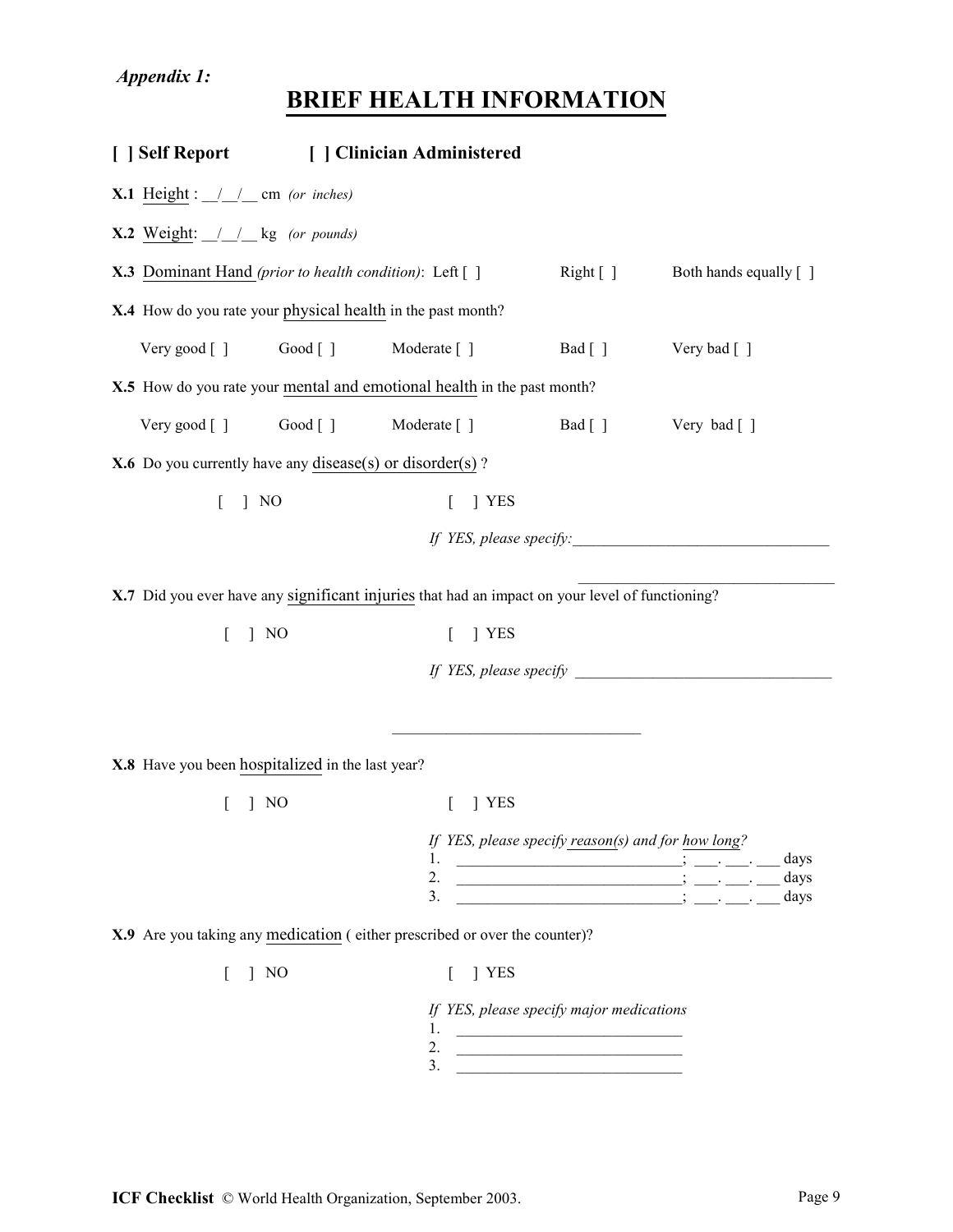| $\begin{bmatrix} 1 & N & N \end{bmatrix}$ |  | $\lceil$   YES |
|-------------------------------------------|--|----------------|
|-------------------------------------------|--|----------------|

**X.11** Do you consume alcohol or drugs?

| $\mid$ NO                                                                               | 1 YES                                                                                                         |
|-----------------------------------------------------------------------------------------|---------------------------------------------------------------------------------------------------------------|
|                                                                                         | If YES, please specify average daily quantity                                                                 |
|                                                                                         | Tobacco:<br>Alcohol:<br>Drugs:                                                                                |
| X.12 Do you use any assistive device such as glasses, hearing aid, wheelchair, etc.?    |                                                                                                               |
| $\vert$ NO<br>$\mathbb{L}$                                                              | J YES<br>$\left[ \right]$                                                                                     |
|                                                                                         | If YES, please specify                                                                                        |
|                                                                                         | X.13 Do you have any person assisting you with your self care, shopping or other daily activities?            |
| $\vert$ NO<br>$\mathbf{L}$                                                              | YES<br>$\Gamma$                                                                                               |
|                                                                                         | If YES, please specify person and assistance they provide                                                     |
|                                                                                         |                                                                                                               |
| X.14 Are you receiving any kind of treatment for your health?                           |                                                                                                               |
| $\mathbf{r}$<br>$\vert$ NO                                                              | 1 YES<br>L                                                                                                    |
|                                                                                         | If YES, please specify:                                                                                       |
|                                                                                         |                                                                                                               |
| X.15 Additional significant information on your past and present health:                |                                                                                                               |
|                                                                                         |                                                                                                               |
|                                                                                         |                                                                                                               |
| health condition? (a disease, injury, emotional reasons or alcohol or drug use)         | <b>X.16</b> IN THE PAST MONTH, have you cut back (i.e. reduced) your usual activities or work because of your |
| $\mid$ NO                                                                               | If yes, how many days?<br>T YES<br>L                                                                          |
| of your health condition? (a disease, injury, emotional reasons or alcohol or drug use) | X.17 IN THE PAST MONTH, have you been totally unable to carry out your usual activities or work because       |
|                                                                                         |                                                                                                               |

[ ] NO [ ] YES If yes, how many days?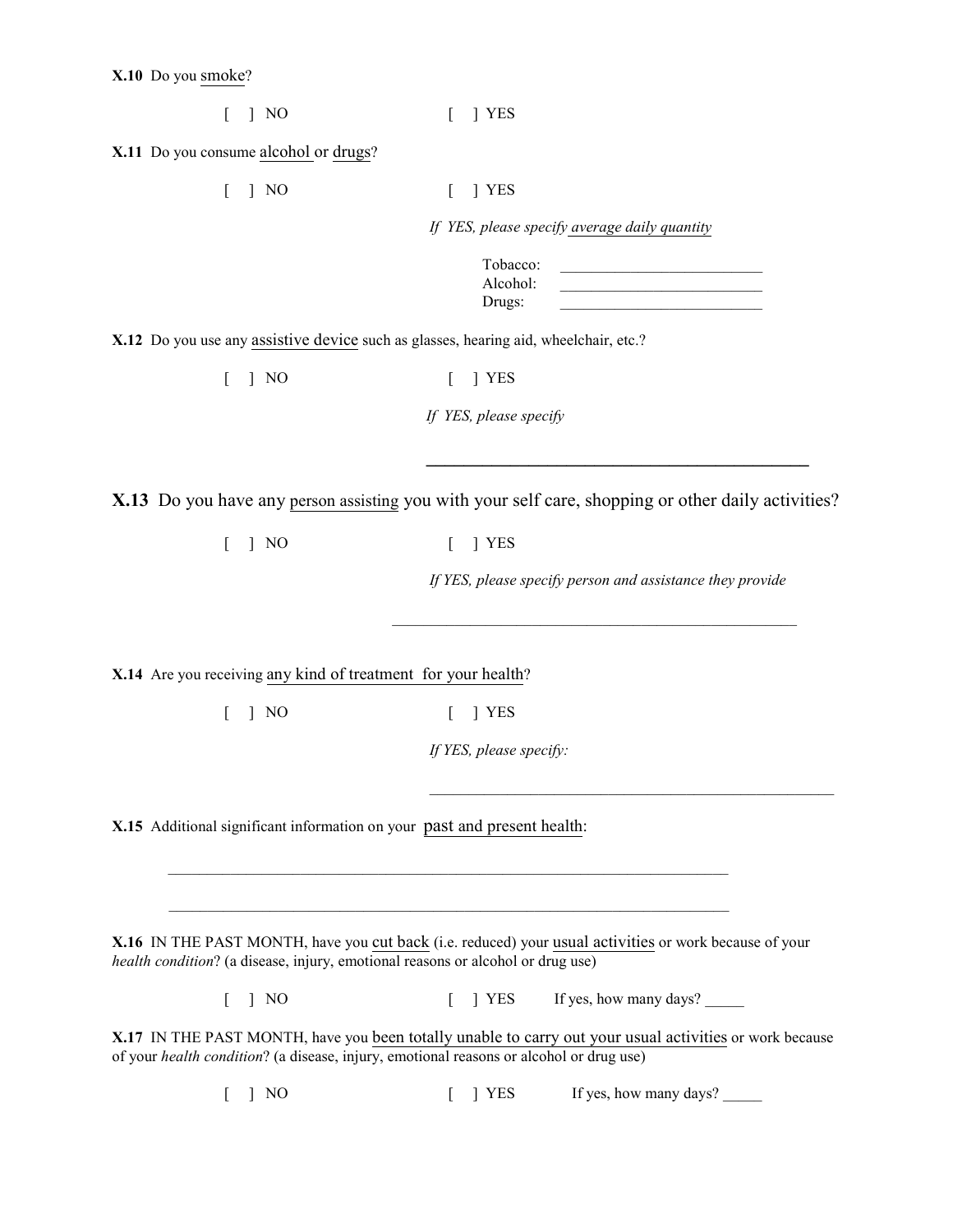### *Appendix 2:*  **GENERAL QUESTIONS FOR PARTICIPATION & ACTIVITIES**

*The following probes are proposed as a guide to help the examiner when interviewing the respondent about problems in functioning and life activities, in terms of the distinction between capacity and performance Take into account all personal information known about the respondent and ask any additional probes as necessary. Probes should be rephrased as openended questions if necessary to elicit greater information.* 

*Under each domain there are two kinds of probes:*

*The first probe tries to get the respondent to focus on his or her capacity to do a task or action, and in particular to focus on limitations in capacity that are inherent or intrinsic features of the person themselves. These limitations should be direct manifestations of the respondent's health state, without the assistance. By assistance we mean the help of another person, or assistance provided by an adapted or specially designed tool or vehicle, or any form of environmental modification to a room, home, workplace and so o. The level of capacity should be judged relative to that normally expected of the person, or the person's capacity before they acquired their health condition.* 

*The second probe focuses on the respondent's actual performance of a task or action in the person's actual situation or surroundings, and elicits information about the effects of environmental barriers or facilitators. It is important to emphasize that you are only interested in the extent of difficulty the respondent has in doing things, assuming that they want to do them. Not doing something is irrelevant if the person chooses not to do it.*

### **I. Mobility**

(Capacity)

(1) In your present state of health, how much difficulty do you have walking long distances (such as a kilometer or more) without assistance?

(2) How does this compare with someone, just like yourself only without your health condition?

(Or: "…than you had before you developed your health problem or had the accident?)

(Performance)

(1) In your present surroundings, how much of a problem do you actually have in walking long distances (such as a kilometer or more)?

(2) Is this problem walking made worse, or better, by your actual surroundings?

(3) Is your capacity to walk long distances without assistance more or less than what you actually do in your present surroundings?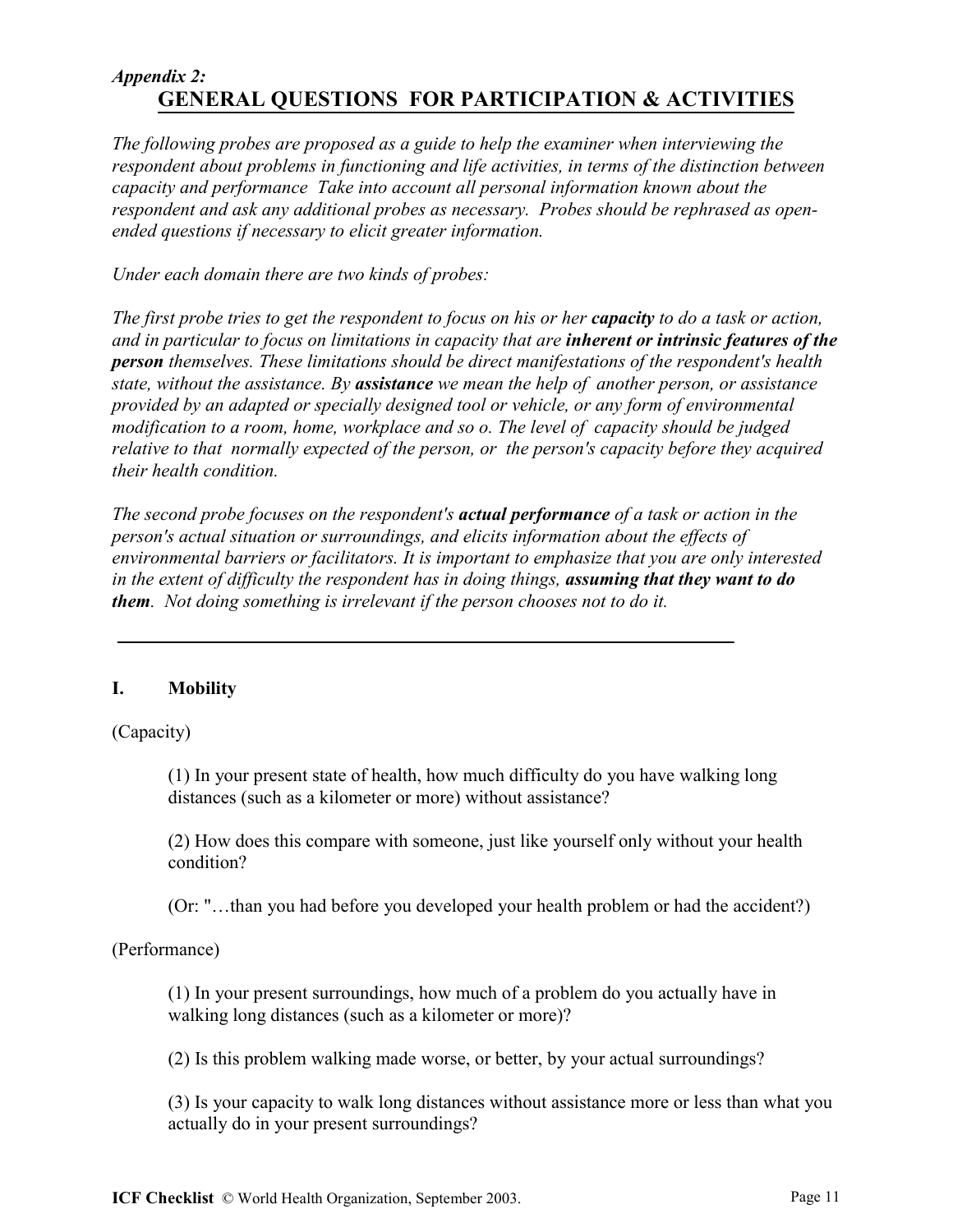### **II. Self Care**

(Capacity)

(1) In your present state of health, how much difficulty do you have washing yourself, without assistance?

(2) How does this compare with someone, just like yourself only without your health condition?

(Or: "…than you had before you developed your health problem or had the accident?)

(Performance)

(1) In your own home, how much of a problem do you actually have washing yourself?

(2) Is this problem made worse, or better, by the way your home is set up or the specially adapted tools you use?

(3) Is your capacity to wash yourself without assistance more or less than what you actually do in your present surroundings?

### **III. Domestic Life**

(Capacity)

(1) In your present state of health, how much difficulty do you have cleaning the floor of your where you live, without assistance?

(2) How does this compare with someone, just like yourself only without your health condition?

(Or: "…than you had before you developed your health problem or had the accident?)

(Performance)

(1) In your own home, how much of a problem do you actually have cleaning the floor?

(2) Is this problem made worse, or better, by the way your home is set up or the specially adapted tools you use?

(3) Is your capacity to clean your floor without assistance more or less than what you actually do in your present surroundings?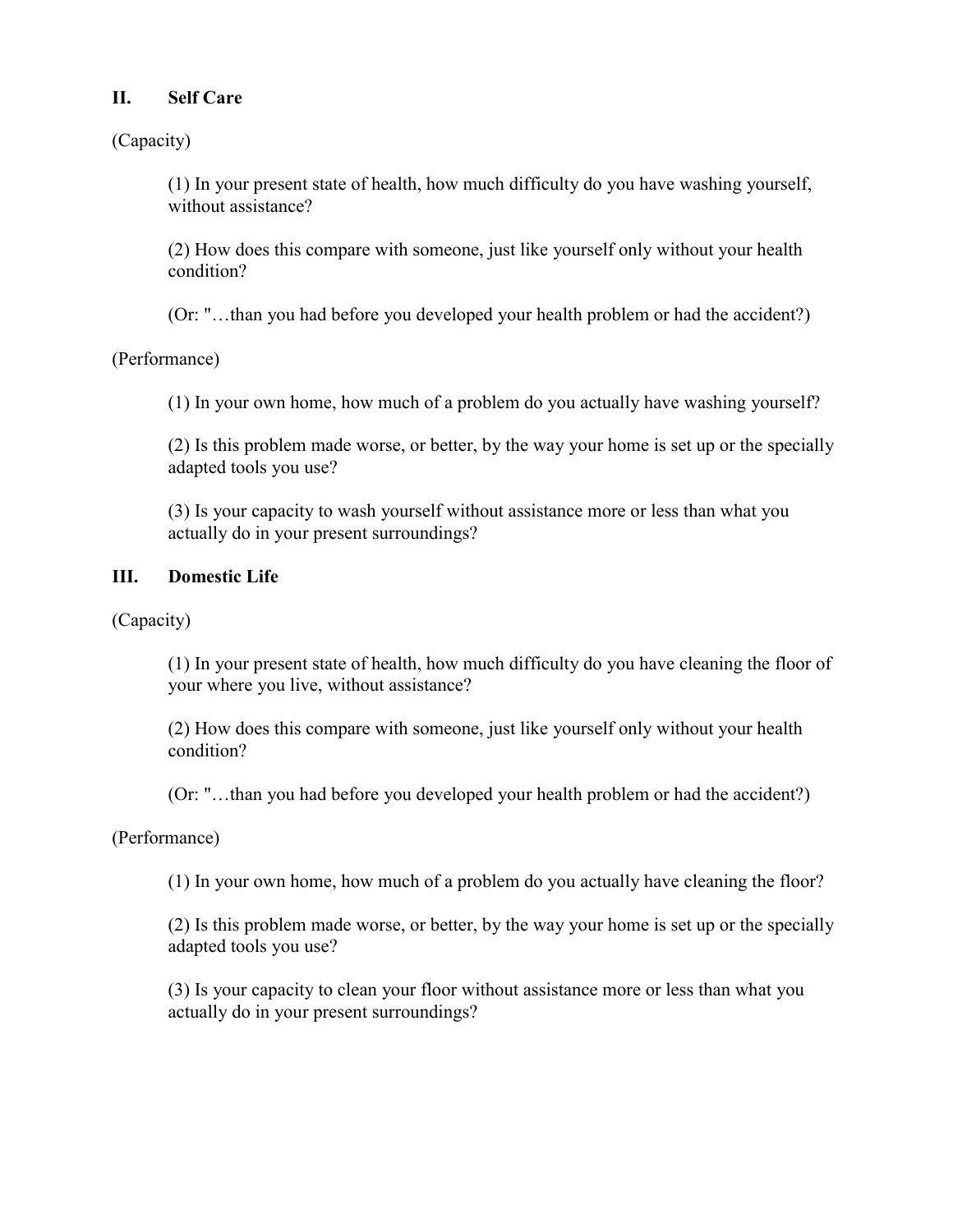### **IV. Interpersonal Interactions**

(Capacity)

(1) In your present state of health, how much difficulty do you have making new friends, without assistance?

(2) How does this compare with someone, just like yourself only without your health condition?

(Or: "…than you had before you developed your health problem or had the accident?)

(Performance)

(1) In your present situation, how much of a problem do you actually have making friends?

(2) Is this problem making friends made worse, or better, by anything (or anyone) in your surroundings?

(3) Is your capacity to make friends, without assistance, more or less than what you actually do in your present surroundings?

### **V. Major Life Areas**

(Capacity)

(1) In your present state of health, how much difficulty do you have getting done all the work you need to do for your job, without assistance?

(2) How does this compare with someone, just like yourself only without your health condition?

(Or: "…than you had before you developed your health problem or had the accident?)

(Performance)

(1) In your present surroundings, how much of a problem do you actually have getting done all the work you need to do for your job?

(2) Is this problem fulfilling your job requirements made worse, or better, by the way the work environment is set up or the specially adapted tools you use?

(3) Is your capacity to do your job, without assistance, more or less than what you actually do in your present surroundings?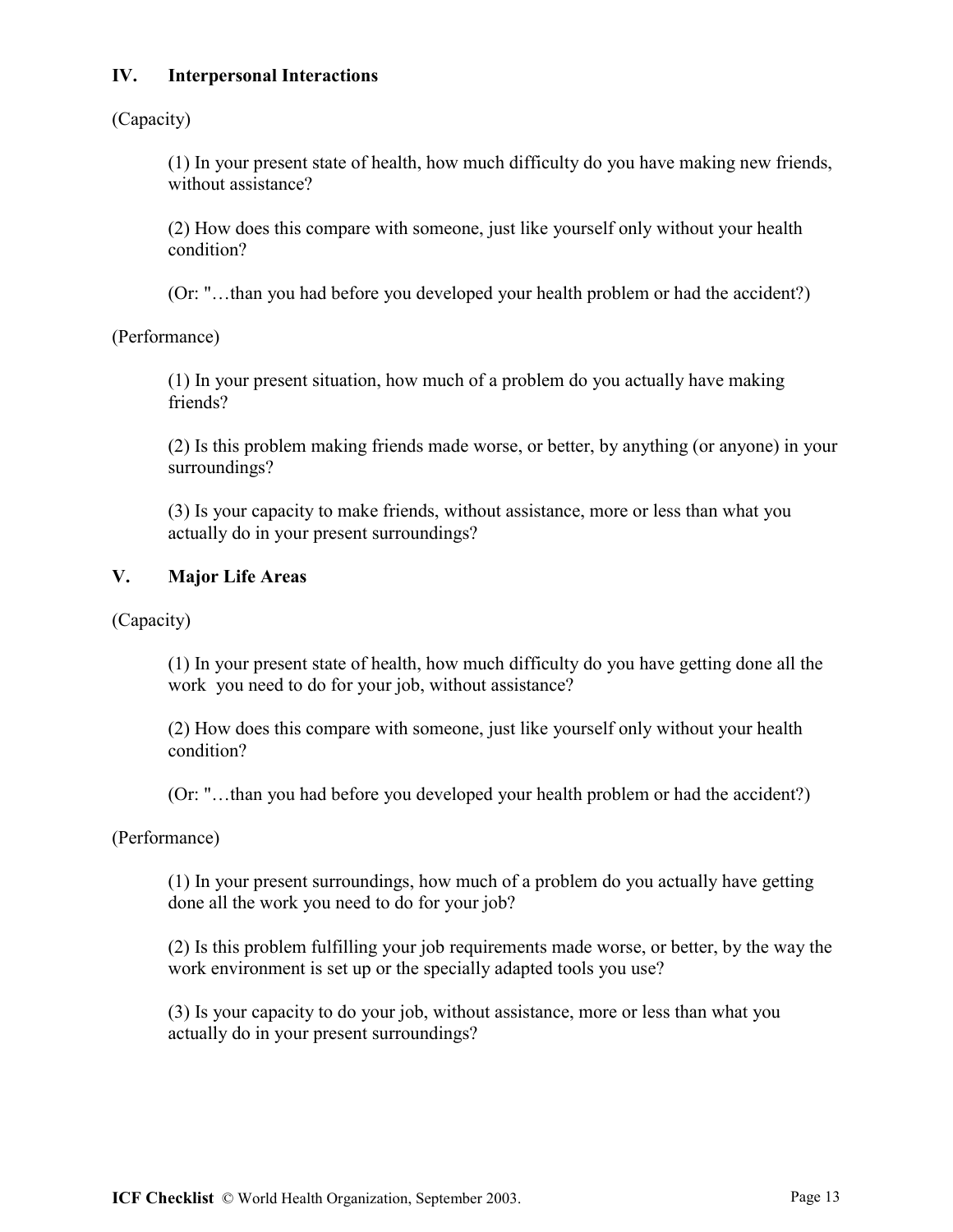### **VI. Community, Social and Civic Life**

(Capacity)

(1) In your present state of health, how much difficulty do you have participating in community gatherings, festivals or other local events, without assistance?

(2) How does this compare with someone, just like yourself only without your health condition?

(Or: "…than you had before you developed your health problem or had the accident?)

(Performance)

(1) In your community, how much of a problem do you actually have participating in community gatherings, festivals or other local events?

(2) Is this problem made worse, or better, by the way your community is arranged or the specially adapted tools, vehicles or whatever you use?

(3) Is your capacity to participate in community events, without assistance, more or less than what you actually do in your present surroundings?